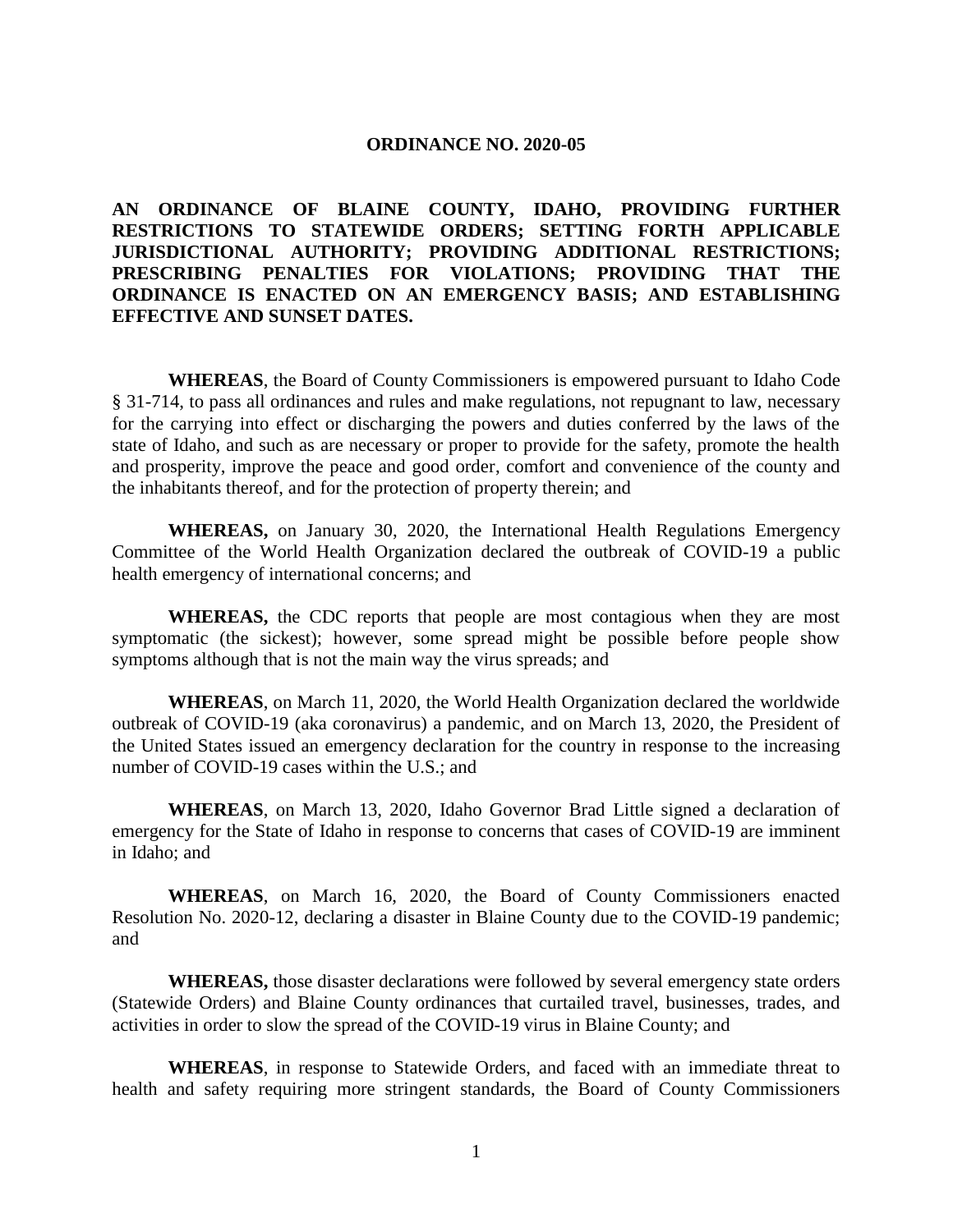enacted Ordinance No. 2020-01 on an emergency basis on March 27, 2020, Ordinance No. 2020- 02 on an emergency basis on April 11, 2020, and Ordinance No. 2020-03 on an emergency basis on July 8, 2020; and

**WHEREAS,** the increase in infections is likely to result in an increase in hospitalizations and usage of ICU beds and ventilators; and

**WHEREAS,** the risk of community spread throughout Blaine County imperils public health by the person-to-person transmission of COVID-19; and

**WHEREAS,** the risk of increased community spread of the COVID-19 virus throughout Blaine County continues to critically imperil the public health, safety and welfare of Blaine County citizens; and

**WHEREAS**, emergency services and local healthcare facilities are nearing capacity due to the number of COVID-19 confirmed cases in Blaine County and additional measures are necessary to slow the spread of COVID-19 within Blaine County; and

**WHEREAS,** Section 11 of the current Statewide Order expressly authorizes local counties to enact more stringent requirements to decrease the spread of the COVID-19 virus; and

**WHEREAS,** despite the Statewide Orders and local ordinances, stricter measures are necessary to respond to the imminent threat posed by the spread of the COVID-19 virus within Blaine County; and

**WHEREAS,** the Board finds that these measures must be enacted on an emergency basis due to the imminent peril posed by the further spread of the COVID-19 virus.

# **NOW, THEREFORE, BE IT ORDAINED BY THE BOARD OF COUNTY COMMISSIONERS OF BLAINE COUNTY IDAHO:**

#### **Section 1: FACE COVERINGS**

Every person, shall, when in any indoor or outdoor public place, completely cover their nose and mouth, when members of the public are physically present for otherwise unprotected social interaction.

1. DEFINITIONS: For purposes of this Public Health Emergency Order "public place" shall mean any place open to all members of public without specific invitation, including but not necessarily limited to, retail business establishments, government offices, medical, educational, arts and recreational institutions, public transportation, including taxi cabs and ridesharing vehicles. "Members of the public" shall mean persons not therein employed, present without invitation.

#### 2. EXEMPTIONS: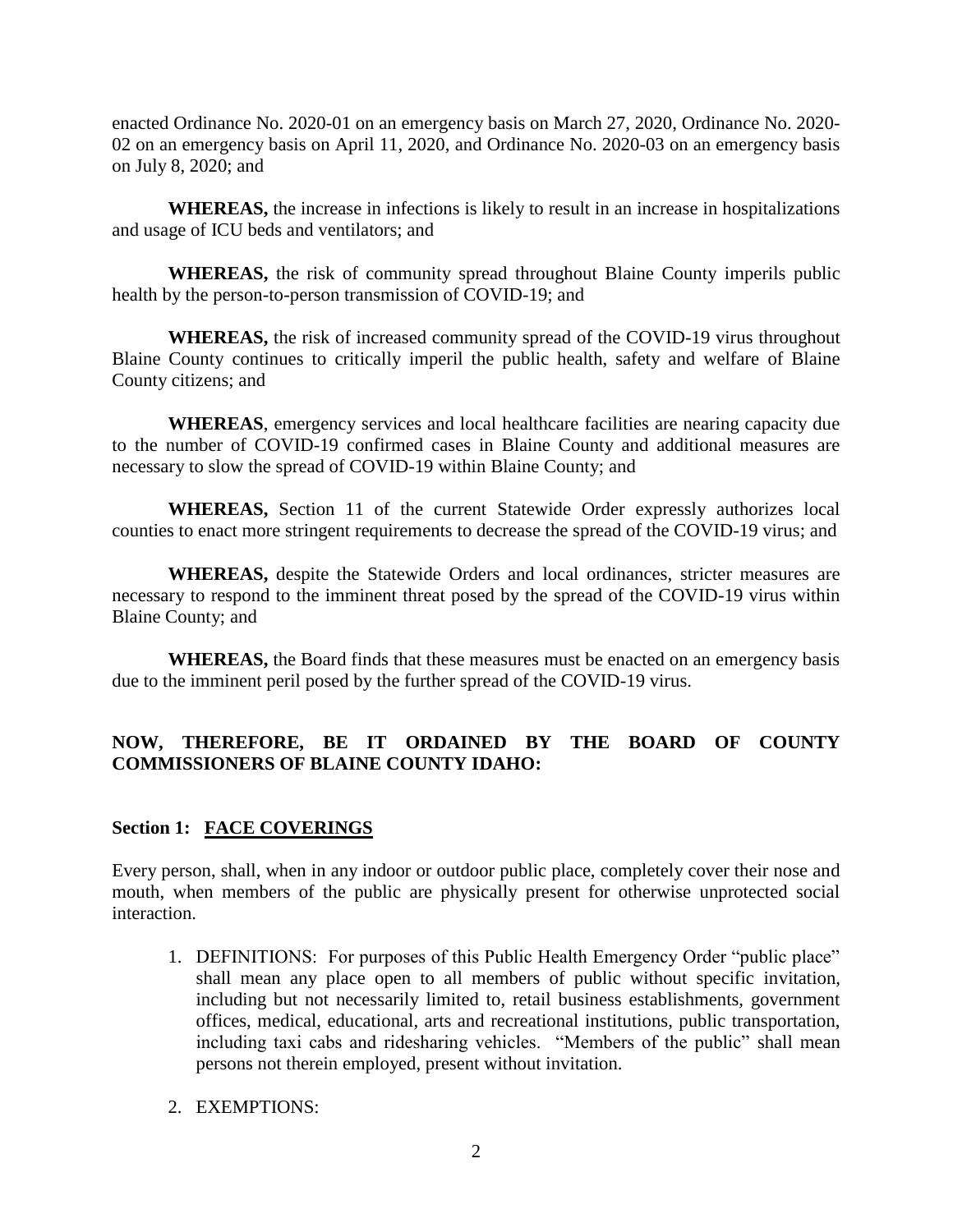- a. Persons with a documented disability.
- b. Children under the age of 5, but parents are strongly encouraged to have children under 5 wear face coverings if they can tolerate same or to avoid bringing younger children to public places otherwise requiring a face covering.
- c. Persons who cannot medically tolerate wearing a cloth face covering must wear a face shield.
- d. Persons who are hearing impaired, or communicating with a person who is hearing impaired, where the ability to see the mouth is essential for communication, must wear a face shield.
- e. Persons, including on-duty law-enforcement officers, for whom wearing a face covering would create a risk to the person related to their work, as determined by local, state, or federal regulators or workplace safety guidelines.
- f. Persons who are obtaining a service involving the nose, face, or head for which temporary removal of the face covering is necessary to perform the service.
- g. Persons who are eating or drinking at a restaurant or other establishment that offers food or beverage service, so long as the person is able to maintain a distance of 6 feet away from persons who are not members of the same party as the person.
- h. Outdoor public places where people can employ social distancing as recommended by CDC, while continuing to recommend face covering.

# **Section 2: GROUP SIZE LIMITATIONS & SOCIAL DISTANCING MANDATE**

All gatherings of non-household members shall maintain 64 square feet of space per person in every indoor and outdoor space. No indoor gathering may exceed 10 persons, and no outdoor gathering may exceed 50 persons, which limitations shall apply to all public and private property, private residences, business establishments of any and all type, unless herein below exempted.

1. DEFINITIONS: For purposes of this Public Health Order, "indoor" space shall mean any roofed space with two or more walls or impermeable vertical barriers preventing natural airflow and/or confining natural movement of air through said space, whether public or private. Rooms within a building, are separate "indoor" spaces. An 'Outdoor" space is any other place, not an indoor space, that is owned by any single entity, public or private.

# 2. EXEMPTIONS:

- a. Schools and school property.
- b. Grocery stores.
- c. Healthcare facilities.
- d. Households with family units of more than ten (10) people that permanently reside together.